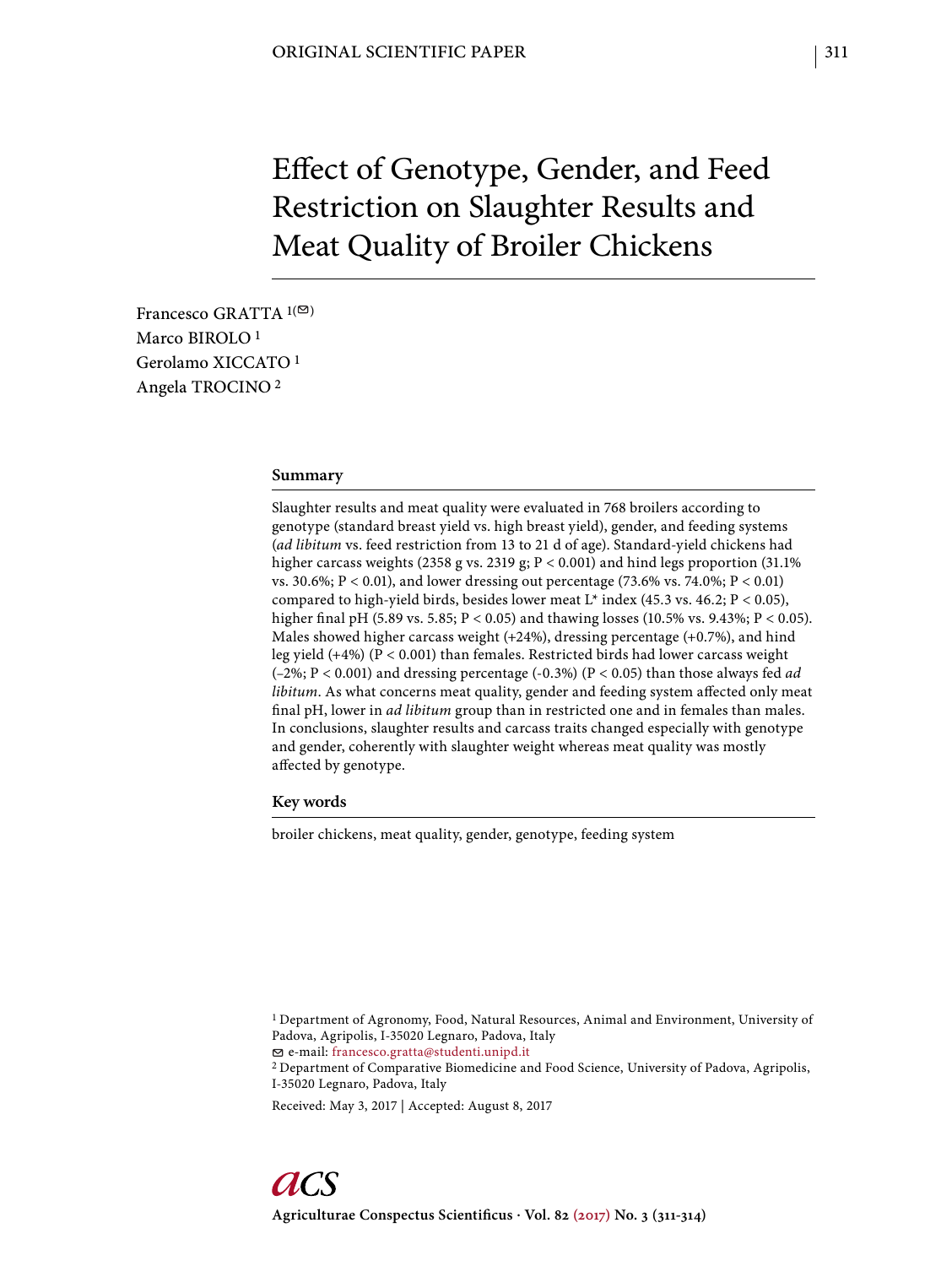# **Introduction**

Poultry production uses fast-growing genotypes, which assure profitable performance and constant carcass traits and meat quality (Petracci et al. 2014). However, selection for growth rates has brought about changes in meat quality until the occurrence of severe myopathies, which in turn could affect the rheological and nutritional traits of poultry meat, besides its potential for processing (Petracci et al. 2014; Kuttappan et al., 2016). Moreover, genetic selection has increased susceptibility of broiler chickens to health and welfare problems (e.g. sudden death syndrome, leg abnormality). Feed restriction may control growth and health, but it may affect carcass and meat quality (Sahraei, 2012; Butzen et al., 2013). Accordingly, the present study aimed at evaluating slaughter results and meat quality of broiler chickens differing for genotype (standard vs. high breast yield), gender, and feeding systems (*ad libitum* vs. feed restriction).

## **Materials and methods**

A total of 768 chickens were housed at the poultry house of the University of Padova in 32 pens (2.2 m2) (28 chicks per pen), randomly allocated to 8 experimental groups, *i.e.* 2 genotypes x 2 genders x 2 feeding systems (*ad libitum vs.* restricted), and controlled until slaughtering (46 d of age). Half pens were always fed *ad libitum*, the remaining half was restricted from 13 to 21 d of age. The restricted birds received the 80% of the quantity consumed by the birds fed *ad libitum* on the previous day. Trocino et al. (2015) give further details on housing and *in vivo* recordings.

All birds were slaughtered in a commercial slaughterhouse, after about 7 h of feed withdrawal and 4 h of drinking withdrawal. Eviscerated carcasses without feathers, head, neck, abdominal fat, and feet were individually weighed after 2 h of refrigeration at 2°C to measure slaughter dressing percentage. A total of 128 carcasses (4 per pen) were selected on the basis of the slaughter live weight to be representative within a pen and stored at 2°C before carcass and meat quality analyses. Forty-eight hours after slaughter, carcasses were dissected into main cuts (breast, wings, thighs, and drumstick); meat and bones were separated from drumstick; *Pectoralis major* muscles were separated from the breasts (World's Poultry Science Association, 1984; Petracci and Baéza, 2011). On the ventral side of *P. major*, pH was measured with a pH meter (Basic 20, Crison Instruments Sa, Carpi, Italy) and a specific electrode (cat. 5232, Crison Instruments Sa); L\*a\*b\* color indexes were measured using a Minolta CM-508 C spectrophotometer (Minolta Corp., Ramsey, NJ, USA) (Petracci and Baéza, 2011). Thereafter, one meat portion (8 cm  $\times$  4 cm  $\times$  3 cm) was cut off from the cranial side of *P. major*, parallel to muscle fibers directions, and stocked under vacuum in plastic bags at -18°C until measuring thawing and cooking losses (Petracci and Baéza, 2011). After thawing, the meat portion was cooked in a plastic bag in water bath for 45 min, until an internal temperature of 80°C. After a 40-min cooling, a meat portion (4 cm  $\times$  2  $cm \times 1$  cm) was separated and used to measure the maximum shear force using a LS5 dynamometer (Lloyd Instruments Ltd, Bognor Regis, UK) and Allo-Kramer (10 blades) probe (load cell: 500 kg; distance between the blades: 5 mm; thickness: 2 mm; cutting speed: 250 mm/min) (Mudalal et al., 2014).

### **Statistical analysis**

Individual data of slaughter results, carcass traits, and meat quality were analyzed by ANOVA with the following model:

$$
Yijklm = \mu + Fi + Gj + Sk + (FG)ij + (FS)ik + (GS)jk +
$$
  
(FGS)*ijk* + *Pijkl* + *eijklm*

where  $\mu$  is the overall mean; Fi is the effect of the feeding system; Gj is the effect of genotype; Sk is the effect of gender (sex); (FG)*ij* is the effect of interaction between the feeding system and the genotype; (FS)*ik* is the effect of interaction between the feeding system and the gender; (GS)*jk* is the effect of interaction between the genotype and the gender; (FGS)*ijk* is the effect of interaction between the feeding system, the genotype and the gender; Pijkl is the random effect of the pen; eijklm is the experimental error. Three levels of significance for P value were considered in this study P<0.001, P<0.05 and P<0.10.

#### **Results and discussion**

Both genotypes tested in our trial fully expressed their growth potential. Nevertheless, at slaughter, the chickens of the standard genotype were heavier ( $P < 0.001$ ) and had higher carcass weights ( $P < 0.001$ ), but lower dressing out percentage ( $P < 0.01$ ) compared to high-yield chickens (Table 1). Similarly, Petracci et al. (2013) observed that standard-yield chickens reached earlier the slaughter weight (4.2 kg) compared to high-yield chickens (53 d vs. 55 d of age). In our conditions, breast yield did not vary with the genotype. Differently, Petracci et al. (2013) found a lower breast rate in standard chickens compared to high-yield chickens at the same slaughter weight (4.2 kg). Moreover, in our trial, the heavier carcasses of the standard genotype showed a higher development of thighs compared to the high-breast-yield genotype ( $P < 0.01$ ). The effect of genotype on meat quality was expressed in terms of lower  $L^*$  index (P < 0.05), higher final pH (P < 0.05) and thawing losses (P < 0.05) of *P. major* in standard-yield chickens compared to high-yield ones (Table 2). The higher final meat pH explains the lower breast lightness index of standard-yield chickens compared to high-yield ones, due to the negative correlation between the two traits (Debut et al., 2003). Indeed, meat quality is expected to largely vary among genotypes with large genetic differences and different growth rates (Berri et al., 2005; Sirri et al., 2011), but even two genotypes belonging to the same commercial brand may show some differences. In fact, Petracci et al. (2013) found lower meat pH and lower drip losses in standard chickens compared to high-yield chickens.

As expected, males showed higher final live weight, carcass weight and dressing percentage compared to females (P < 0.001) (Table 1). Males also showed a higher yield in both thighs and drumsticks, which resulted in a higher yield in hind legs (P < 0.001) (Table 1), as reported also by Abdullah et al. (2010). Meat quality did not differ to an appreciable extent according to gender: pH of *P. major* was lower in females than in males (-0.7%; P < 0.01) (Table 2), as previously found by other authors (López et al., 2011; Brewer et al., 2012; Schneider et al., 2012). Lightness and red indexes and water holding capacity were similar; whereas we measured a higher yellow index in females than in males  $(+6\%; P < 0.05)$  (Table 2), as previously reported by Schneider et al. (2012).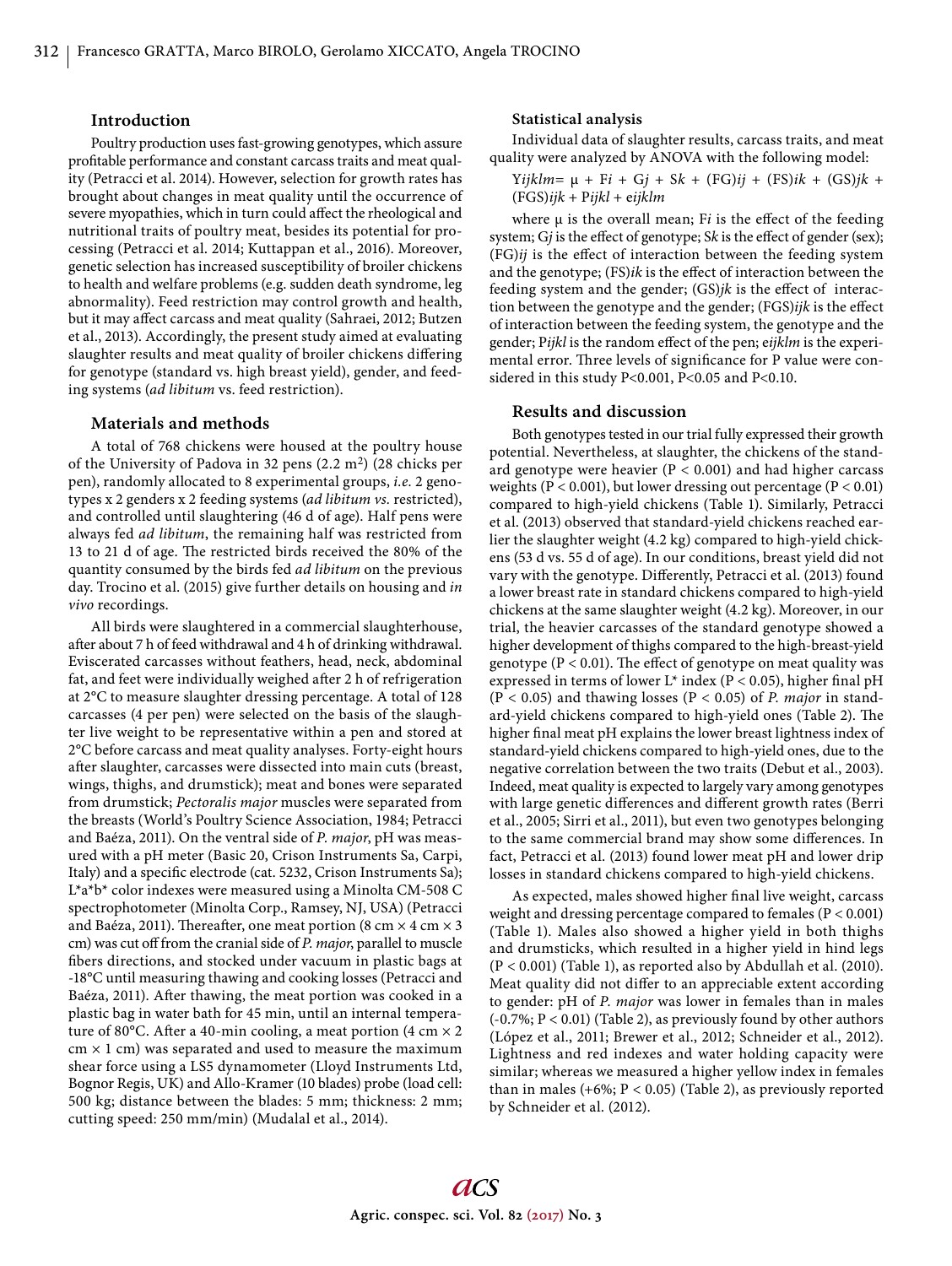| Table 1. Slaughter results and carcass traits (LS means) in broiler chickens slaughtered at 46 d         |                                                     |               |                                                                                                         |               |                    |                     |                     |          |                  |                  |                                                     |                            |                              |
|----------------------------------------------------------------------------------------------------------|-----------------------------------------------------|---------------|---------------------------------------------------------------------------------------------------------|---------------|--------------------|---------------------|---------------------|----------|------------------|------------------|-----------------------------------------------------|----------------------------|------------------------------|
|                                                                                                          | Breast yield (B)                                    |               | Gender (G)                                                                                              |               |                    | Feeding system (F)  |                     |          | Prob.            |                  |                                                     |                            | <b>RSD</b>                   |
|                                                                                                          | Standard                                            | High          | Females                                                                                                 | Males         | Ad libitum         | Restricted          | $\mathbf{p}$        | ن        | щ                | $_{\rm FxB}$     | $_{\rm FAG}$                                        | $B\times G$                |                              |
| Chickens (n)                                                                                             | 364                                                 | 364           | 363                                                                                                     | 365           |                    | 366                 |                     |          |                  |                  |                                                     |                            |                              |
| Final live weight (g)                                                                                    | 3,207                                               | 3,130         | 2,845                                                                                                   | 3,492         | 362<br>3,194       | 3,142               | 0.001               | 0.001    | &0.01            | 0.13             |                                                     | 50.01                      | 234                          |
| Cold carcasses (g)                                                                                       | 2,358                                               | 2,319         | 2,086                                                                                                   | 2,581         | 2,357              |                     | 0.001               | 0.001    | 0.001            | 0.23             | $0.24$<br>$0.18$                                    | $<0.01$                    | 165                          |
| Dressing out percentage (%)                                                                              | 73.6                                                |               | 73.5                                                                                                    | $74.0\,$      | 73.9               | 2,310<br>73.7<br>64 | $<0.01$             | 0.001    | 0.02             | 0.36             | 0.57                                                | 0.02                       | 1.41                         |
| Dissected carcasses (n)                                                                                  | $\mathcal{Z}$                                       | 74.0<br>64    | $\mathfrak{A}% _{T}=\mathfrak{B}_{T}\!\left( a,b\right) ,\ \mathfrak{C}_{T}=C_{T}\!\left( a,b\right) ,$ | $\mathcal{Z}$ | $\mathcal{Z}$      |                     |                     |          |                  |                  |                                                     |                            |                              |
| Breast yield (% CC)                                                                                      | 39.9                                                | $40.1$        | 40.3                                                                                                    | 39.7          | 40.6               | 39.5                | 0.68                | 0.34     | 0.06             | 0.23             | 0.31                                                |                            |                              |
| Thighs (%CC)                                                                                             | 18.3                                                |               | 17.6                                                                                                    | 18.4          | 17.7               | $18.3\,$            |                     | $<0.01$  | 0.02             | 0.73             |                                                     | 0.71                       |                              |
| Drumsticks (% CC)                                                                                        | 12.7                                                | 17.7<br>12.8  | 12.6                                                                                                    | 13.0          | 12.9               | 12.7                | $\frac{0.01}{0.53}$ | $<0.01$  |                  | 0.56             | 0.14                                                | $0.36$<br>$0.36$<br>$0.91$ | 3.27<br>1.27<br>1.67<br>1.67 |
| Hind legs (% CC)                                                                                         | 31.1                                                | 30.6          | 30.3                                                                                                    | 31.5          | 30.7               | 31.1                |                     | 0.001    | $0.22$<br>$0.25$ | 0.96             | 0.81                                                |                            |                              |
| Wings (% CC)                                                                                             | 9.7                                                 | 9.5           | 9.5                                                                                                     | 9.7           | 9.6                | 9.6                 | 0.11                | $0.07\,$ | 0.80             | 0.06             | 0.50                                                |                            |                              |
| Table 2. Rheological traits (LS means) of Pectoralis major muscle in chickens slaughtered at 46 d of age |                                                     |               |                                                                                                         |               |                    |                     |                     |          |                  |                  |                                                     |                            |                              |
|                                                                                                          | Breast yield (B)                                    |               | Gender (G)                                                                                              |               | Feeding system (F) |                     |                     |          | Prob.            |                  |                                                     |                            | RSD                          |
|                                                                                                          | Standard                                            | High          | Females                                                                                                 | Males         | Ad libitum         | Restricted          | m                   | ن        | щ                | FXB              | FxG                                                 | $B\times G$                |                              |
| Carcasses (n)                                                                                            | $\mathcal{Z}$                                       | $\mathcal{Z}$ | $\mathcal{Z}$                                                                                           | $\mathcal{L}$ | $\mathcal{Z}$      | $\mathcal{Z}$       |                     |          |                  |                  |                                                     |                            |                              |
| FЦ                                                                                                       | 5.89                                                | 5.85          | 5.85                                                                                                    | 5.89          | 5.85               | 5.89                | 0.04                | 50.01    | 50.01            | 0.07             | 0.02                                                | 0.61                       | 0.09                         |
| $\stackrel{\star}{\sqcup}$                                                                               | 45.3                                                | 46.2          | 45.6                                                                                                    | 45.9          | 46.1               | $45.4$<br>$-0.77$   | 0.02                | 0.43     | 0.10             |                  | 0.36                                                | 0.06                       |                              |
| $\vec{a}$                                                                                                | $-0.70$                                             | $-0.84$       | $-0.79$                                                                                                 | $-0.76$       | $-0.78$            |                     | 0.13                | 0.69     | 0.92             | $0.63$<br>$0.86$ | 0.60                                                | 0.84                       | 2.18<br>0.52                 |
| ∱                                                                                                        | $14.0$                                              | 13.6          | 14.2                                                                                                    | 13.4          | 14.0               | 13.6                | 0.16                | 0.02     | 0.30             | $0.27$<br>0.07   |                                                     | 0.05                       | $1.83$<br>$2.86$             |
| Thawing losses (%)                                                                                       |                                                     | 9.43          | $10.3\,$                                                                                                | 9.64          | 10.3               | 9.66                | 0.04                | 0.20     | 0.24             |                  |                                                     | 0.17                       |                              |
| Cooking losses (%)                                                                                       | $\begin{array}{c} 10.5 \\ 22.7 \\ 3.03 \end{array}$ | 23.7<br>2.98  | 22.7<br>2.80                                                                                            | 23.8<br>3.21  | 23.0<br>2.98       | 23.4<br>3.02        | 0.15                | 0.09     | 0.51             | 0.58             | $\begin{array}{c} 0.75 \\ 0.35 \\ 0.24 \end{array}$ | 0.55                       | 3.49                         |
| Shear force (kg/g)                                                                                       |                                                     |               |                                                                                                         |               |                    |                     | 0.83                | 0.08     | 0.86             | 0.42             | 0.44                                                | 0.45                       |                              |

acs **Agric. conspec. sci. Vol. 82 (2017) No. 3**